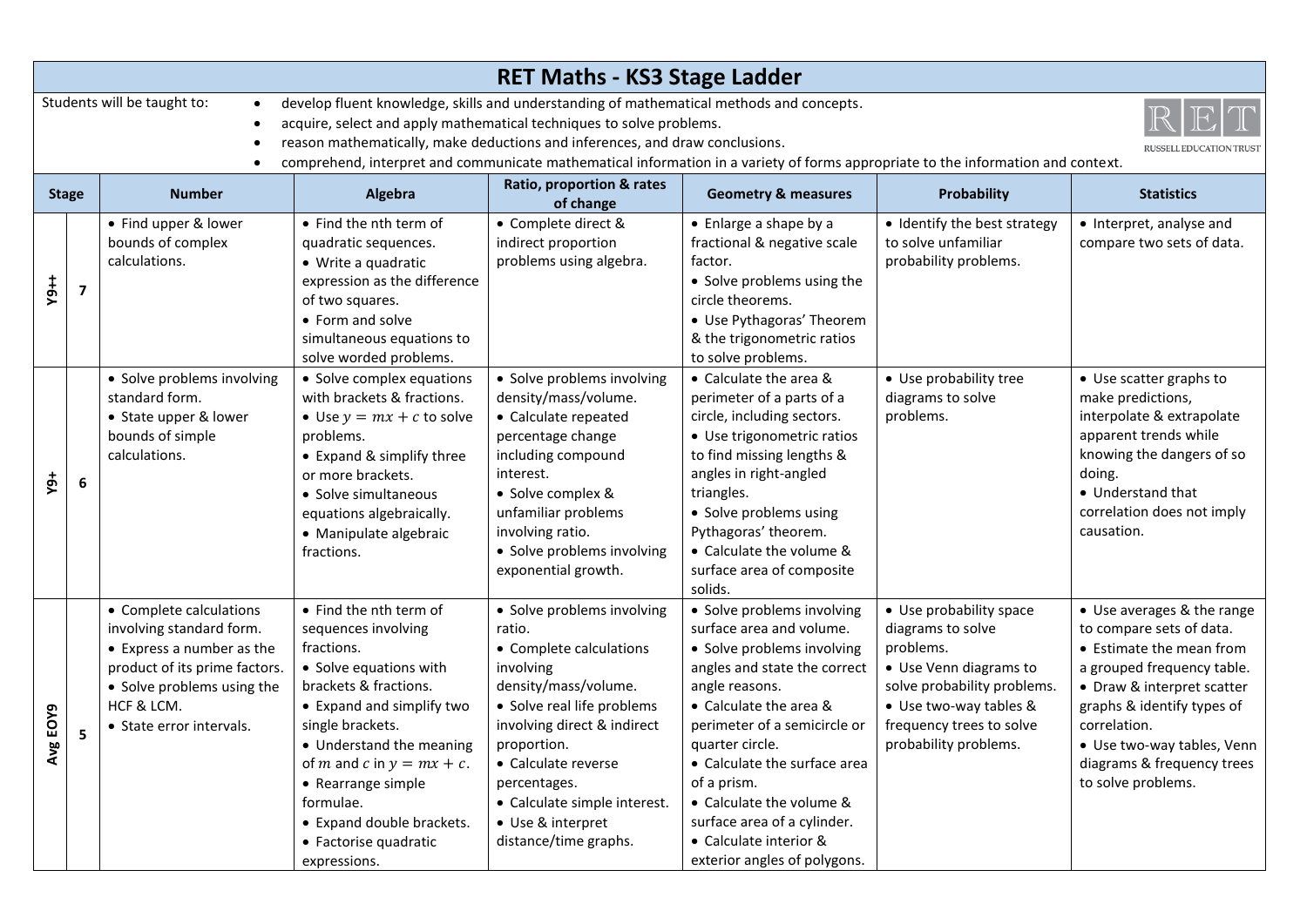|          |                         |                                                                                                                                                                                                                                                                           | • Plot graphs with &<br>without a table.                                                                                                                                                                                                                                                                          |                                                                                                                                                                                                                                                                      | · Use Pythagoras'<br>Theorem.                                                                                                                                                                                                                                                                                         |                                                                                                                                                                                                                          |                                                                                                                                                                                                                                       |
|----------|-------------------------|---------------------------------------------------------------------------------------------------------------------------------------------------------------------------------------------------------------------------------------------------------------------------|-------------------------------------------------------------------------------------------------------------------------------------------------------------------------------------------------------------------------------------------------------------------------------------------------------------------|----------------------------------------------------------------------------------------------------------------------------------------------------------------------------------------------------------------------------------------------------------------------|-----------------------------------------------------------------------------------------------------------------------------------------------------------------------------------------------------------------------------------------------------------------------------------------------------------------------|--------------------------------------------------------------------------------------------------------------------------------------------------------------------------------------------------------------------------|---------------------------------------------------------------------------------------------------------------------------------------------------------------------------------------------------------------------------------------|
| Avg EOY8 | 4                       | • Round to a given number<br>of significant figures.<br>• Complete calculations<br>using mixed numbers.<br>• Estimate calculations.<br>• Use standard form.<br>• Calculate with fractions,<br>decimals & mixed numbers.<br>• Find the HCF & LCM.<br>• Use powers & roots. | • Write and simplify<br>algebraic expressions.<br>• Substitute into a formula.<br>• Plot a graph from an<br>equation.<br>• Find the nth term of a<br>simple sequence.<br>• Expand single brackets.<br>• Form & solve simple<br>algebraic equations.<br>• Use the equation of a<br>straight line ( $y = mx + c$ ). | · Solve problems involving<br>percentages.<br>• Write one quantity as a<br>percentage of another.<br>• Calculate percentage<br>change.<br>• Complete calculations<br>involving<br>distance/speed/time.<br>• Solve real life problems<br>involving direct proportion. | • Calculate the area of a<br>parallelogram, trapezium, &<br>compound shape.<br>• Calculate surface area of<br>a cuboid.<br>• Find missing angles in<br>parallel lines.<br>• Calculate the area &<br>circumference of a circle.<br>• Calculate the volume of a<br>prism.<br>• Complete translations &<br>enlargements. | • Understand the<br>difference between<br>experimental probability &<br>theoretical probability.<br>• Draw and use probability<br>space diagrams.<br>• Create probability sample<br>space diagrams to solve<br>problems. | • Calculate the mean from<br>a frequency table.<br>• Draw conclusions by<br>comparing pie charts.<br>• Draw scatter & interpret<br>graphs.                                                                                            |
| Avg EOY7 | $\overline{\mathbf{3}}$ | • Round to a given number<br>of decimal places.<br>• Estimate simple<br>calculations.<br>• Complete calculations<br>with negative numbers.<br>• Convert between, &<br>complete calculations with<br>fractions, decimals &<br>percentages.                                 | • Write simple algebraic<br>expressions.<br>• Substitute into a simple<br>formula.<br>• Plot graphs from simple<br>equations.<br>· Solve algebraic<br>equations.                                                                                                                                                  | • Find a percentage<br>increase or decrease.<br>• Simplify a ratio.<br>• Share a quantity into a<br>given ratio.<br>• Convert between a ratio<br>and a fraction.                                                                                                     | • Calculate the area of a<br>parallelogram & compound<br>rectilinear shapes.<br>• Calculate the surface area<br>of a cube.<br>• Find missing angles in<br>quadrilaterals.<br>• Rotate a shape.                                                                                                                        | • Understand probability<br>scales.<br>• Work out the probability<br>of a simple event.<br>• Draw probability space<br>diagrams.                                                                                         | • Construct & interpret a<br>pie chart.<br>• Use grouped frequency<br>tables.<br>• Find the mean, median &<br>mode and range from a set<br>of data and be able to state<br>the most appropriate<br>average to describe a data<br>set. |
| Avg EOY6 | $\overline{2}$          | • Round to 1dp.<br>• Complete formal<br>numerical calculations<br>involving $+,-, \times, \div.$<br>• Convert between, &<br>complete calculations with<br>simple fractions, decimals &<br>percentages.<br>· Identify factors, multiples<br>& primes.                      | • Plot coordinates in all<br>four quadrants.<br>• Use simple formulae.<br>• Describe & continue<br>sequences.                                                                                                                                                                                                     | • Use units of<br>measurement (length,<br>mass, volume, time).<br>• Calculate a percentage of<br>an amount.                                                                                                                                                          | • Know the properties of<br>3D shapes.<br>• Calculate the area of a<br>rectangle & triangle.<br>• Calculate the volume of a<br>cube & cuboid.<br>• Find missing angles on a<br>straight line, at a point & in<br>a triangle.<br>• Reflect a shape.                                                                    |                                                                                                                                                                                                                          | • Interpret & draw tables,<br>bar charts & pictograms.<br>• Interpret a pie chart.<br>• Calculate the mean,<br>median and mode.                                                                                                       |
|          | 1                       | • Understand/use place<br>value and round to nearest<br>whole number.<br>• Compare & order<br>fractions & decimals.<br>• Use negative numbers in<br>context.                                                                                                              | • Plot coordinates in the<br>first quadrant.<br>• Generate sequences from<br>given rules and find missing<br>numbers in a sequence.                                                                                                                                                                               | • Convert between<br>different units of length<br>(mm, cm, m, km).<br>• Understand that percent<br>means 'per 100'.<br>• Find simple percentages<br>(1%, 10%, 25%, 50%, 75%<br>etc) of amounts.                                                                      | • Know the properties of<br>2D shapes.<br>• Find the area of a shape<br>by counting squares.<br>• Find the volume of a solid<br>by counting cubes.<br>• Identify types of angles<br>(acute, obtuse, reflex).                                                                                                          |                                                                                                                                                                                                                          | • Interpret & draw simple<br>tables and bar charts.                                                                                                                                                                                   |